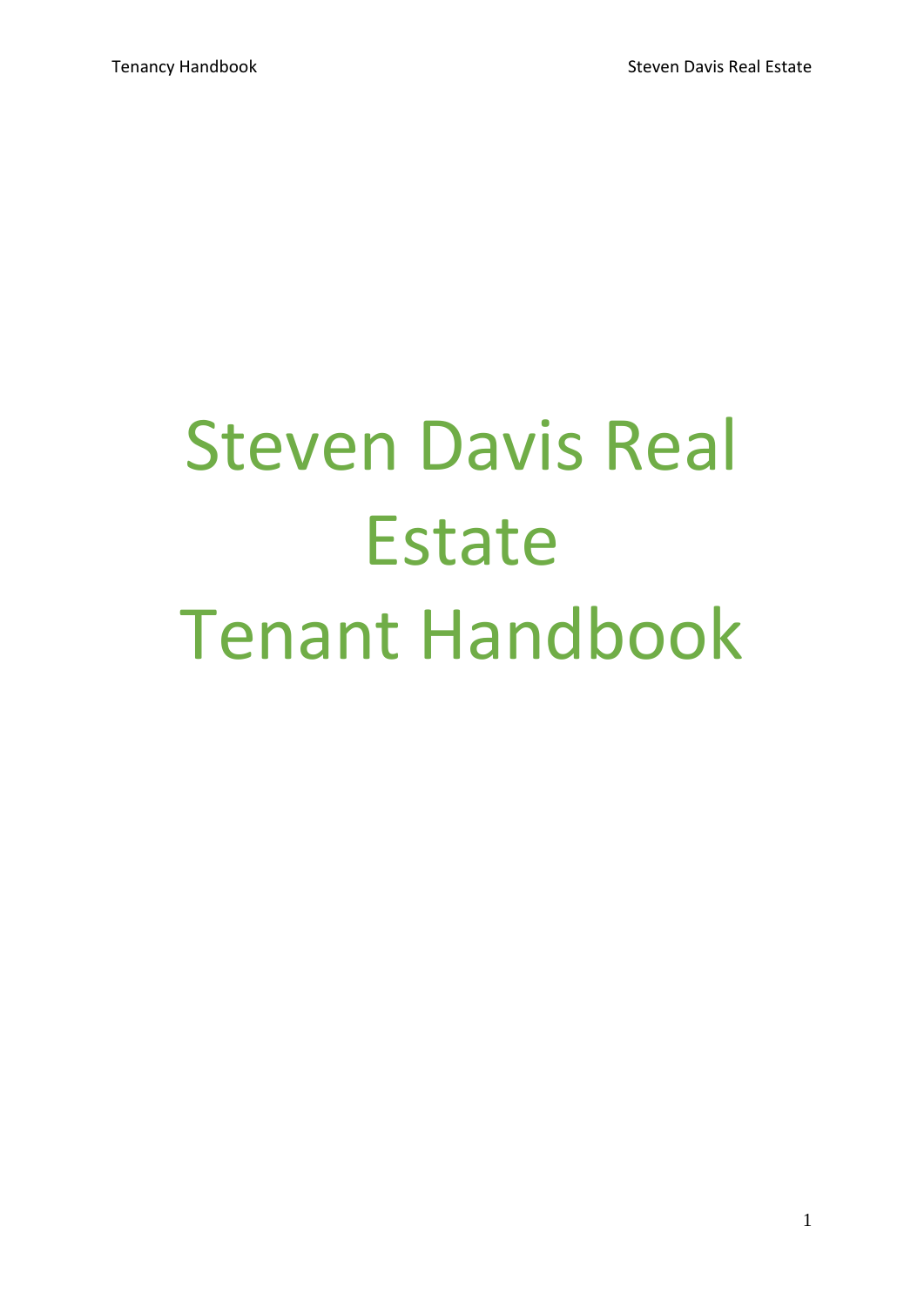| PAGE |
|------|
|      |
|      |
|      |
|      |
|      |
|      |
|      |
|      |
|      |
|      |
|      |
|      |
|      |
|      |
|      |
|      |
|      |
|      |
|      |
|      |
|      |
|      |
|      |
|      |
|      |
|      |
|      |
|      |
|      |
|      |
|      |
|      |
|      |
|      |
|      |
|      |
|      |
|      |
|      |
|      |
|      |
|      |
|      |
|      |
|      |
|      |
|      |
|      |
|      |
|      |
|      |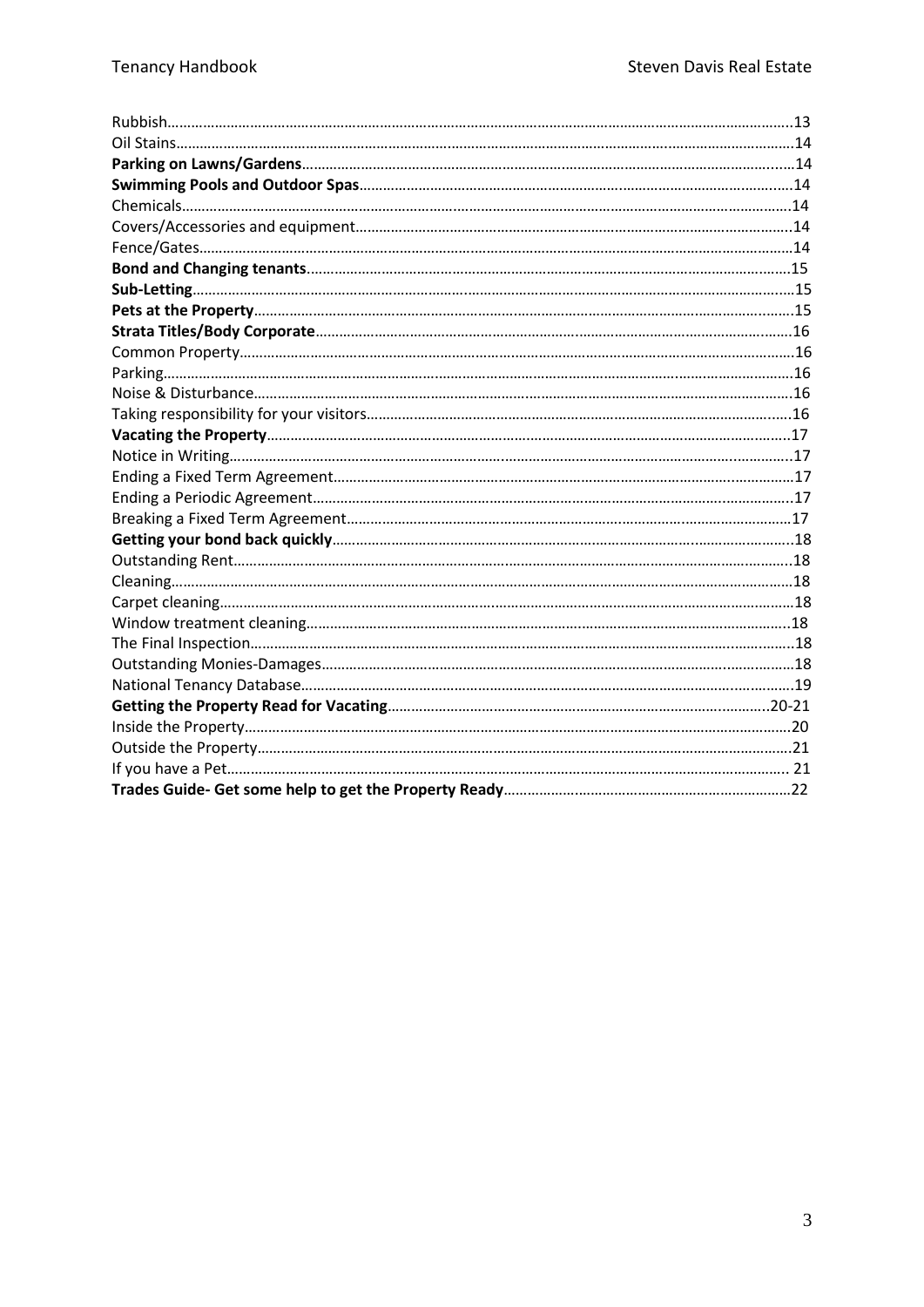# **Welcome to Renting with Steven Davis Real Estate**

As a new tenant, we welcome you to SDRE and aim to provide you with a positive rental experience. At all times we will endeavour to provide service excellence through our on-going commitment to managing your tenancy.

#### **Communication**

We believe communication to be one of the most important components of the way in which SDRE conduct business. Please feel free at any stage of your tenancy to contact us with queries or concerns you may have,

SDRE staff will always assist you on the phone but we do request that all communication is backed up with an email.

# **OFFICE AND CONTACT DETAILS**

| <b>Office Hours</b>      | Monday - Friday                          |
|--------------------------|------------------------------------------|
|                          | 8.30 am - 4.30 pm                        |
|                          | You need to ring and make an appointment |
| <b>Address</b>           | 53 George Street, KENSINGTON WA 6151     |
| Phone                    | (08) 9474 9909                           |
| <b>Emergency Contact</b> | 0418 904 657                             |
| Website                  | www.sdre.com.au                          |
| Principal/Licensee       | Steven Davis / steven@sdre.com.au        |
| <b>Property Manager</b>  | Sarah Skinner / pm@sdre.com.au           |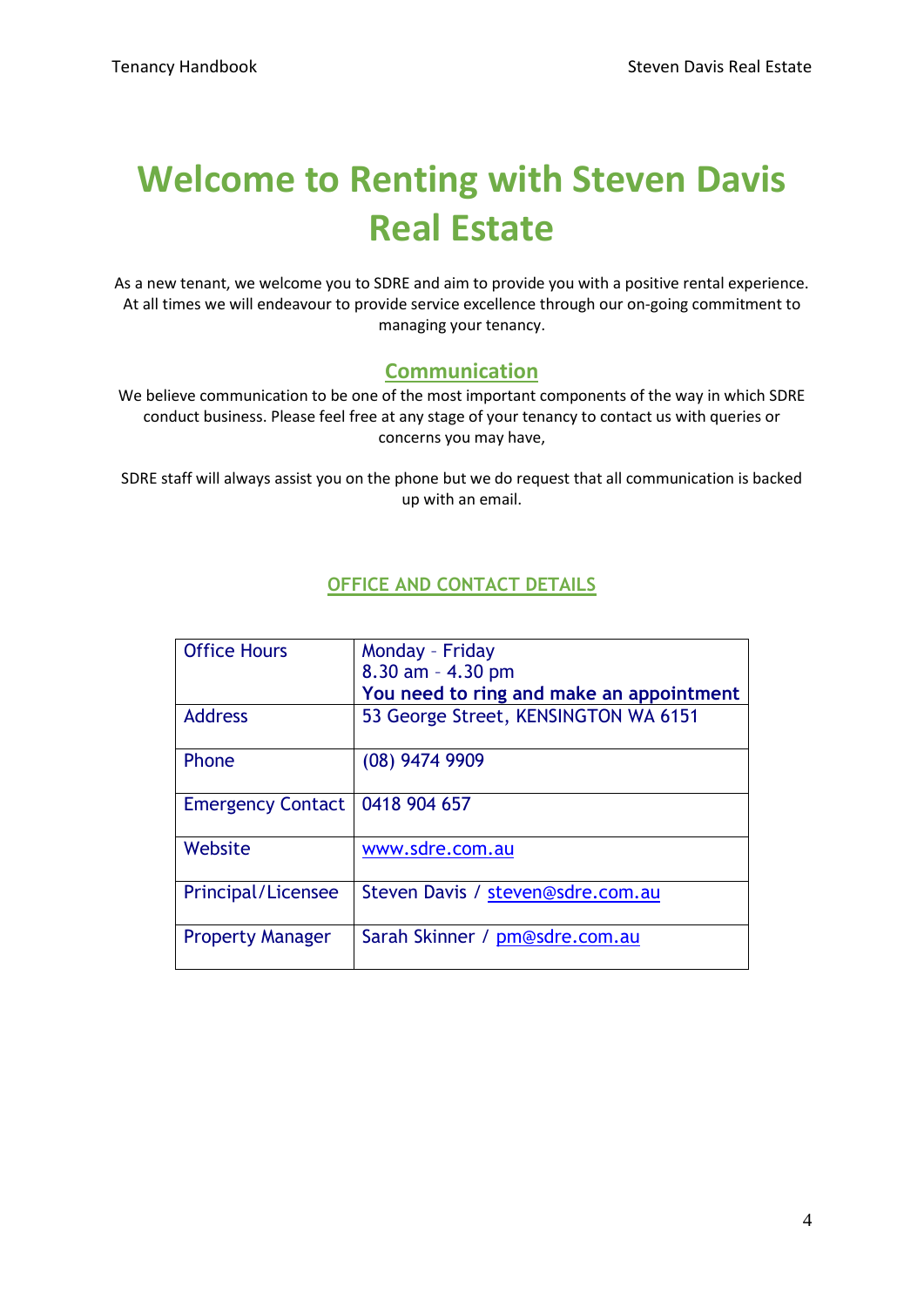# **Getting Started- What You Must Do First!**

# **Payment of Security Bond & First Two Weeks Rent in Advance**

Your Bond and two weeks rent in advance is due within 24 hours of being accepted. Once we receive your Bond and the Lease Agreement has been signed- you will receive an email from Bonds Online to Lodge the Bond with the Bond Administrator.

# **Lease Sign Up Appointment**

As we need to explain all your tenancy details thoroughly, please allocate up to 45 minutes for your tenancy induction.

All Persons to be Present- all tenants approved on the application will need to be present.

#### **Possession Granted- Please note keys will be handed over once the following has been fulfilled-**

- a) The Lease Agreement has been signed and your tenancy start date has commenced
- b) Rent- Your first two weeks rent has been received
- c) Bond-your full bond payment has been received

#### **During the Lease Sign up we will go through the following with you**

a) Tenancy Agreement - the specific details of your tenancy with us.

b) Payment of Rent – Agreed rent payment methods.

c) Zero Tolerance Late Rent Policy - we will explain our zero-tolerance policy to late rent payments and discuss timing of payments.

d) Property Condition Report - We will provide you with two (2) copies; you have seven (7) days to check and mark any changes on both copies, sign and return one copy to our office.

If you do not return a copy then it will be taken that you accept the report as an accurate record of the condition of the property.

e) Repairs and Emergency Repairs: The tenant shall notify the lessor (Steven Davis Real Estate) as soon as practicable about urgent repairs and repairs shall be carried out as soon as practicable. Anything that exposes the tenant to injury, damage or undue hardship must be arranged (not completed) to be fixed within 24 hours of being reported.

#### **Repairs**

Any other urgent repairs need to be arranged within 48 hours. Urgent repairs are those that are not an essential service but if left unattended are necessary to avoid the risk of injuring a person, causing property damage or causing the tenant undue hardship or inconvenience.

In relation to urgent repairs necessary for the supply or restoration of a service, which are prescribed in the Regulations as an essential service, an appointment for repair must be arranged within 24 hours (burst water service, gas leaks or dangerous electrical faults). Any other urgent repairs need to have an appointment arranged within 48 hours.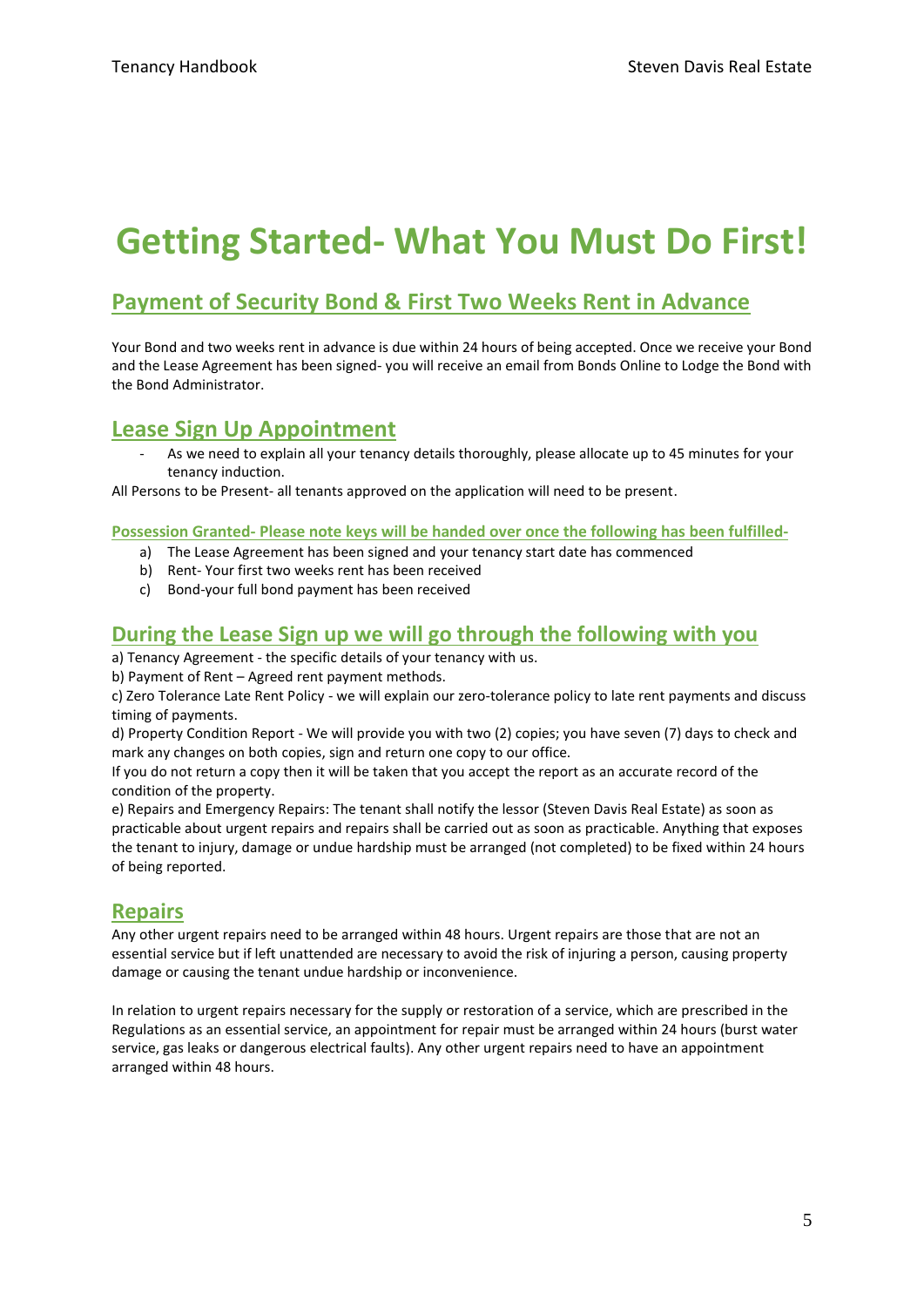# **Utility Connections-Getting Connected**

It is a tenant's responsibility to ensure your power, gas, phone, internet, etc have been connected into your name.

| <b>Electricty and Gas</b> |          |
|---------------------------|----------|
| Synergy (Electricity)     | 13 13 53 |
| Alinta (Gas)              | 13 13 58 |
| Kleenheat (Gas)           | 13 21 80 |

# **Tenants Contents Insurance**

It is crucial that you affect your own tenant contents insurance. It is important to note that should your goods be damaged or destroyed by circumstances affecting the owner's property (i.e. fire, storm damage, power outages etc.) then your goods and possessions are not insured by the owner.

Example One: You are away on holidays and the power cuts out due to an electrical fault in the building. Your return home to find your fridge/freezer goods spoilt. The owner's insurance will not cover your fridge/freezer goods.

Example Two: An electrical fault in the building starts a fire and the property is destroyed. Your possessions will not be covered by the owner's insurance.

Example Three: A storm blows a tree onto the house and in the process, your belongings are damaged. The owner's insurance will not cover your possessions.

In all cases above, a quality tenant content's insurance policy should cover your goods for these given examples.

Please check with your insurer however for the cover they can provide you.

You need to ensure that all your goods are adequately insured and the owner/agent will not be liable for damaged or destroyed tenant possessions.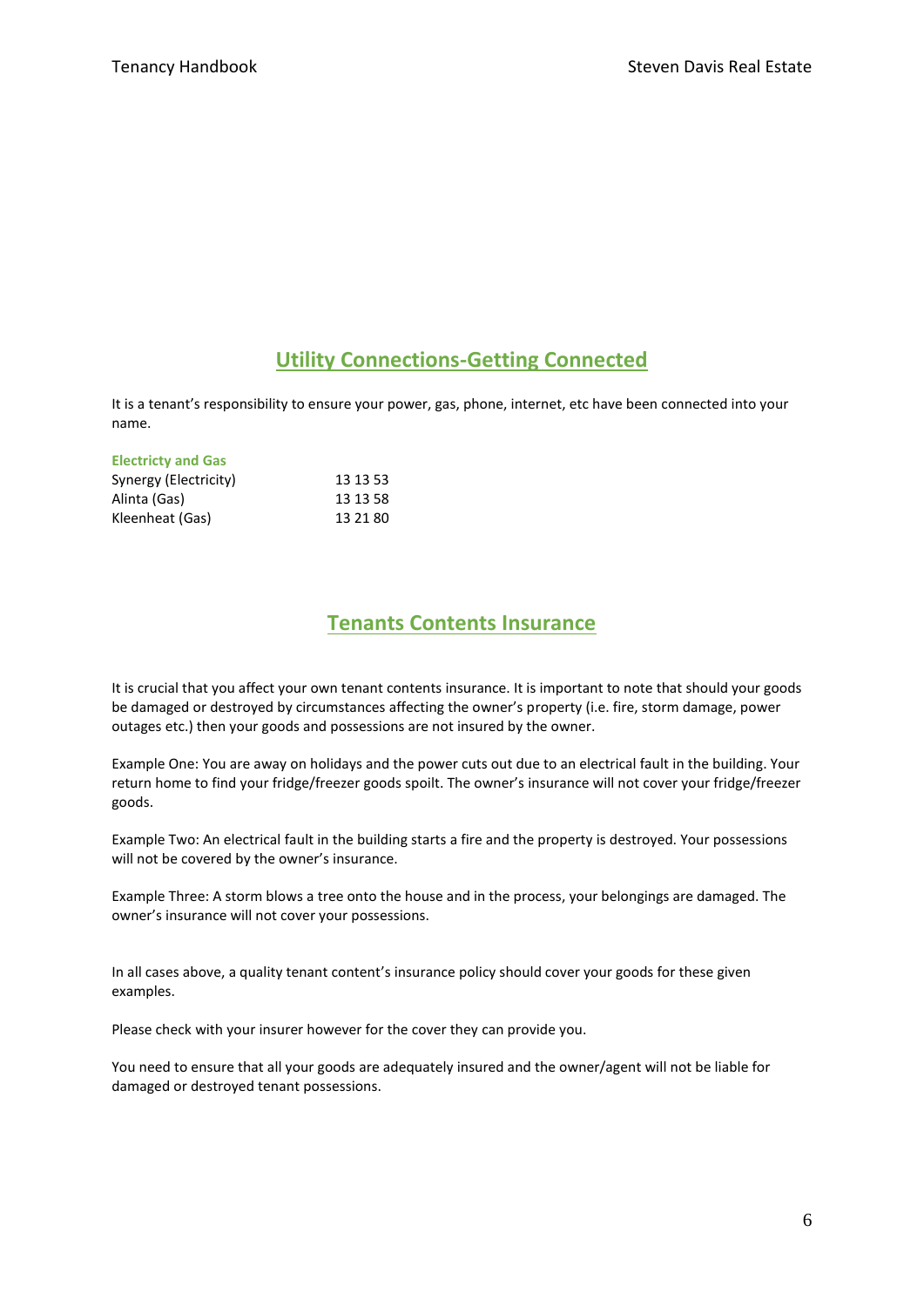# **Routine Inspections**

The main purpose of the inspection is to provide a report to the owner that you are maintaining the property, and also to check for any repairs and make any recommendations to the owner. Please see a detailed list of what we look out for below. Photos- also note that the inspection will involve taking photos of all areas of the property.

We expect the property to be generally clean and tidy when we inspect.

This includes the bench tops and kitchen sink being clear and the floors being free of items of clothing and/or toys.

#### **Inside the Property**

- o Walls, light switches, doorways, doors and skirting boards are clean. All marks, handprints, dust and cobwebs are removed
- o The carpets are clean and stain free
- o Tiles, vinyl or any other hard floor surfaces are clean
- o The windows and screens are clean including tracks
- o Air conditioner vents are clean
- o The kitchen bench tops and cupboard doors are clean
- o Oven, shelves, grill, drip trays and hot plates as well as oven surrounds and control knobs are all clean with no burnt-on food or oil residue
- o Exhaust fans and range hood are free of dust and grease
- o Shower and bath tiling, grout, glass and mirrors all to be clean
- o Toilet to be cleaned, including seat, lid, pan, bowl inside and out
- o Light fittings to be dusted and free of insect spots
- o Drapes, curtain, blinds to be free of dust and grease
- o All areas and rooms are fully accessible (not locked)

#### **Outside the Property**

- o The lawns are freshly cut/edged and maintained
- o All reticulation and sprinklers to be in good working order
- o Gardens tidy and presentable/weeds removed
- o All paved areas to be swept and free of leaves, weeds or rubbish
- o Cobwebs removed
- o Rubbish/lawn clippings removed
- o Oil Stains removed to carports, garages and driveways
- o All areas, garages, store rooms etc are all accessible
- o Swimming pool/spa water and sides/bottom are clean

#### **If You Have an Approved Pet**

- o All droppings are picked up and removed
- o Any pet damage is repaired, including holes to be filled in
- o Ensure all/any dogs are properly restrained for the inspection as we will need to be able to inspect the yard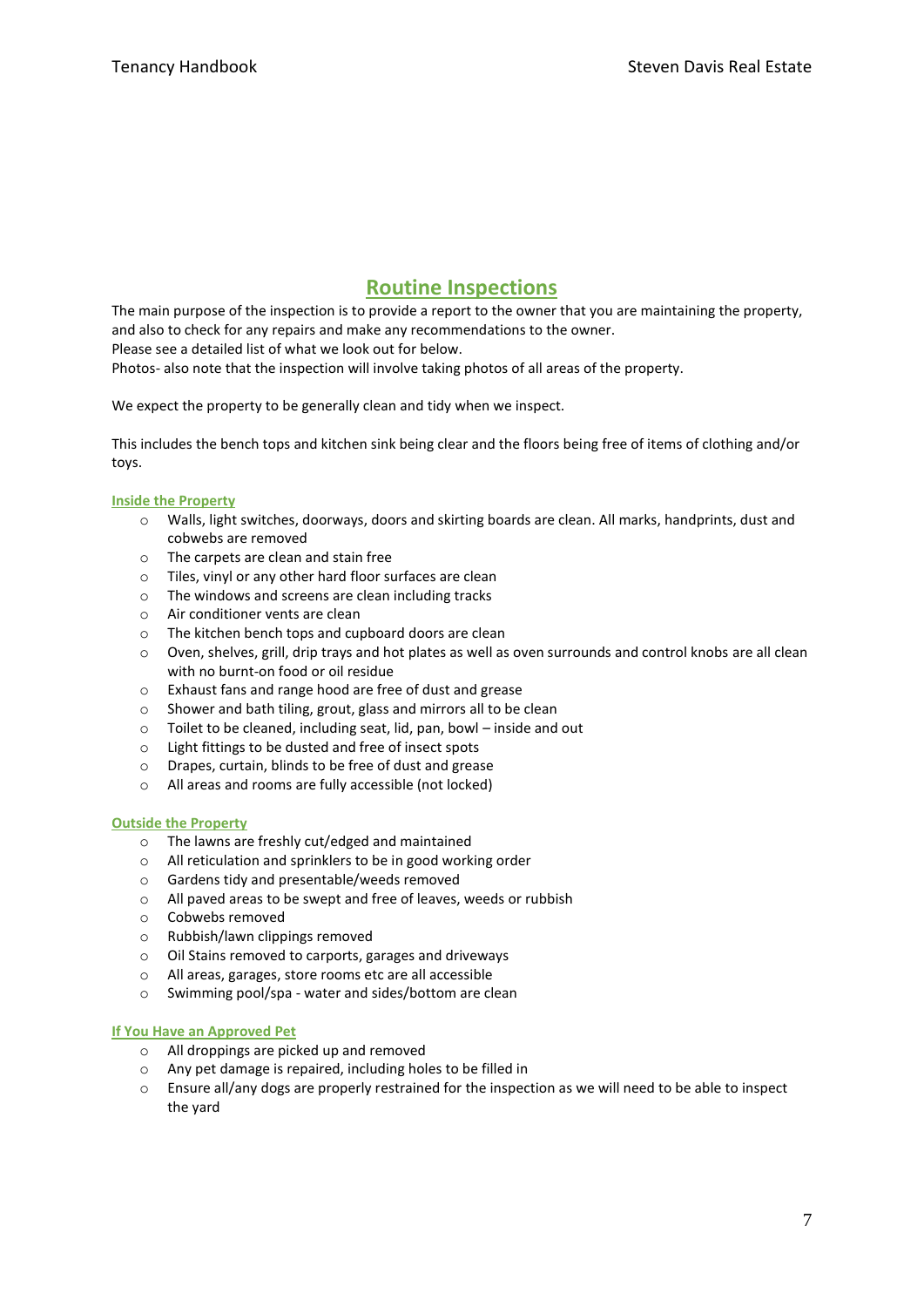#### **Rent Reviews**

Rent reviews occur at lease renewal time and are adjusted in accordance with market conditions. Please also note that a rent review may occur during a 12 month fixed term lease at the six month period, as long as this is indicated with a clause in the tenancy agreement terms and conditions.

#### **Your Rent Payments**

**We have a 'Zero' Tolerance Policy for Late Rent Payments.** We pride ourselves in our careful tenant qualification and screening processes.

Applications are approved ONLY on the grounds that we are confident that the rent will be paid on time, every time.

However, a minority of tenants still get behind in their rent, despite all of our tenant screening procedures. As we do not know who this will be when we sign tenancy agreements, we need to advise each tenant our Zero Tolerance policy for late rent payments.

Follow-up involves phone calls and persistent personal contact.

Day rent is due (1 Day Late)- If it is not received as cleared funds into the trust account on the day the rent is due, a friendly email reminder will be sent letting the tenant know that their rent is currently overdue. 2 Days Behind- Phone call to tenant. Issue "Breach of Agreement for Non-Payment of Rent"/ "Rent Default" or "Remedial Notice" depending on which form is current.

If the tenant remains outstanding once the breach term has expired, we will contact the owner to issue a **"Notice of Termination for Non-Payment of Rent**".

This notice seeks to terminate the tenancy and requires the tenant to vacate the premises within the next 7 days.

Sometimes, some tenants are continually late with payments. If we have a tenant that is consistently behind despite all of our best efforts, we will recommend to the landlord for this lease not to be renewed. The tenant will then be required to vacate the property at the end of their lease and also be furnished with a poor performance reference should a new landlord or agent require one.

#### **The National Internet Tenancy Database - Rent Default**

In extreme cases, details of the tenancy are lodged on a National Internet Tenancy Data Base. This will affect further tenancy arrangements with other real estate agents not only in your local area, but across Australia and New Zealand.

This could cause you severe inconvenience and hardship for your future accommodation prospects.

It is important to note that all real estate agents check this tenancy database when they receive an application for tenancy. If we list you on a Tenancy Database you will be notified in writing. Therefore, we encourage everyone to ensure their rent is paid on time, so that our business relationship remains beneficial for both parties.

If you are transferring your rent online- we recommend to transfer at least **2 business days** before your rent is due to ensure it clears on time.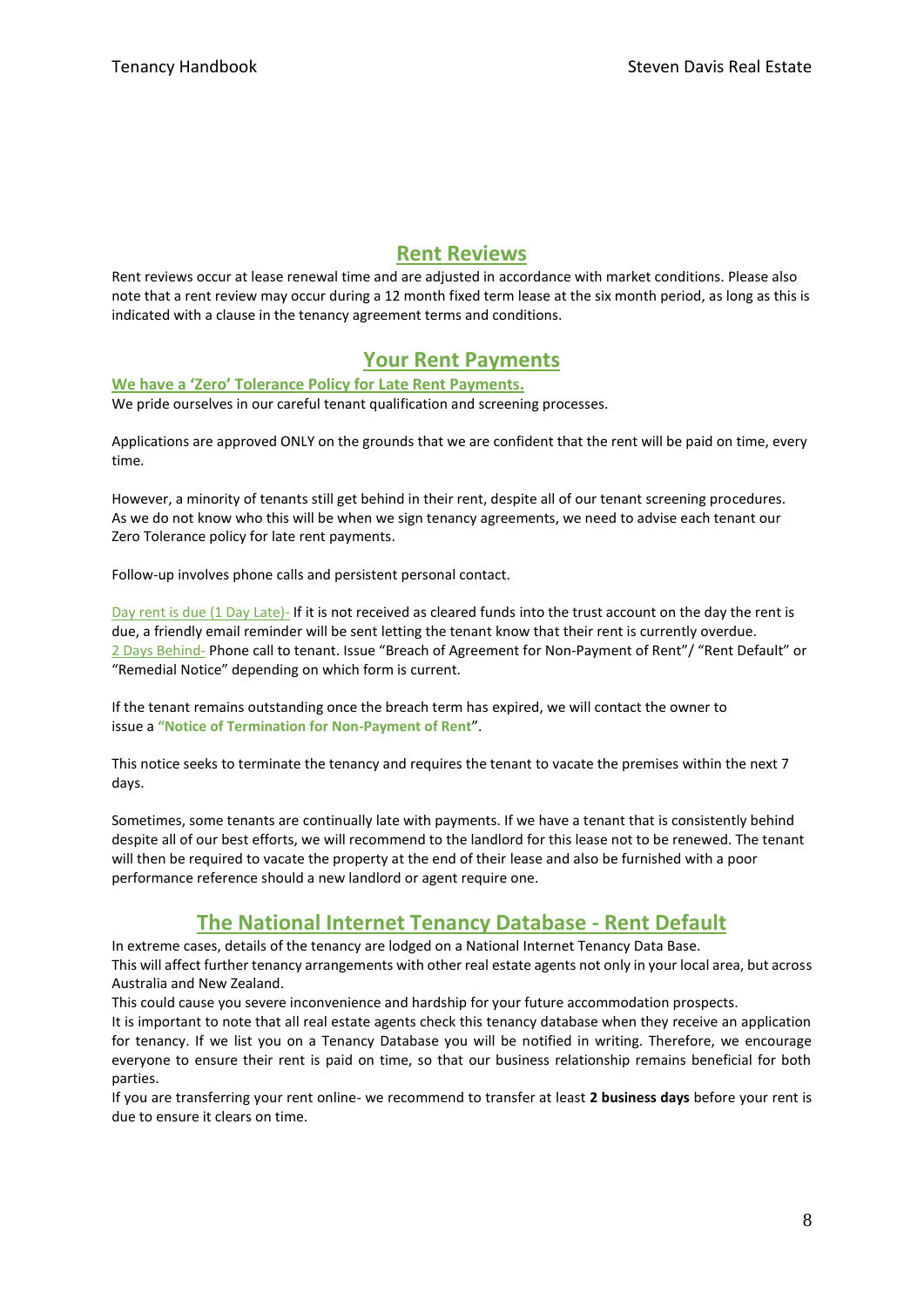# **INSIDE THE PROPERTY**

#### **Misplaced Keys**

If you have misplaced your keys during business hours you may come to our office and borrow our office set. (Please call the office before coming in to make an appointment). The office set will need to be returned no later than the next business day. If you have misplaced your keys after hours, you may call a locksmith to assist you back into the property. This is at the tenant's expense.

#### **Property Damage**

If property damage has occurred you are obligated to let us know immediately, or on the next business day if occurring on a weekend or public holiday.

#### **Noise/Disruption**

It is important to note that the utmost care must be taken to ensure that you do not infringe on disrupting your neighbours with noise.

The playing of loud music, gatherings of groups of people, parties or otherwise can disrupt a neighbour's right to peace and the quiet enjoyment of their residence.

In the case of units and apartments, particular care must be taken with respect to noise due to the close proximity of other properties, usually located on the other side of the wall.

This also includes your obligation to ensure that your visitors are not disrupting neighbours when walking from your premises to their parked vehicles.

# **Air conditioners**

Please, regularly clean any filters and intake vents to ensure there is no build up of dirt and dust, and that the unit is able to draw in air effectively, not hindering performance, or in the worse case scenario, causing the unit to breakdown resulting in costly repairs and/or replacement.

Please also note that if an air conditioner breaks down due to filters and vents not being kept clean, costs to rectify the damage or even replace the unit might be charged to tenants.

#### **Carpet Care**

Please do not place any object on the carpet that will damage it. In particular **DO NOT** iron on the floor nor place hair straightening irons on the carpet as they will scorch it. Repairs or replacement will be at your expense.

#### **Fireplaces**

If the property you are renting has a fireplace, this cannot be used unless you have been given permission from us in writing. Sometimes these are ornamental, or the flue/chimney has been blocked up. Using them could cause a fire to occur. If this is the case, please ensure a spark catcher is used at all times in front of the fire to protect carpets and flooring from coal burns and ash damage.

#### **Pot Plants**

Please place pot plants on saucers to prevent any rusts stains, circular dents and damage to the flooring.

#### **Strict No Smoking Policy**

All properties have a strict 'no smoking inside' policy. If tenants still choose to smoke inside the property, they will be responsible for specialised cleaning and deodorising of the inside of the property to reduce and eliminate unpleasant smoke odours. This can easily run into the hundreds of dollars, and is charged to the tenant. Cigarette butts must be disposed of in a suitable container – not left in the garden or disposed of down drains.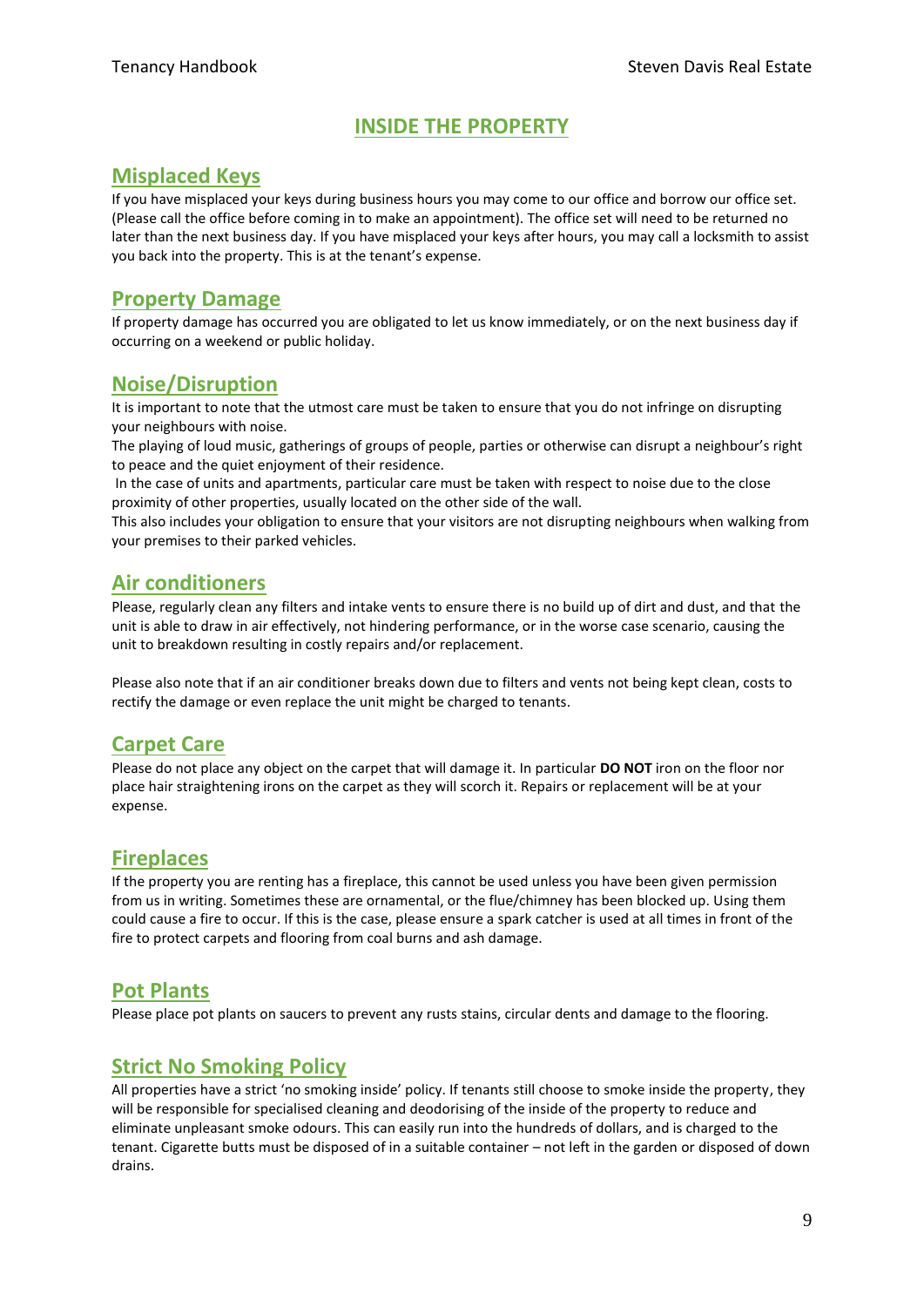#### **Aquariums**

Please do not put aquariums on carpet, like pot plants, aquarium stands can leave rust marks to floors and can cause carpet rot if placed on carpets. Furthermore, if placed on carpets the weight of the aquarium filled with water may cause permanent indentations and damage in the base of the carpet pile.

#### **Fixtures and Fittings**

If you wish to install or remove any fixtures or fittings, you must request this beforehand in writing.

#### **Smoke Alarms**

Smoke alarms should be checked on a regular basis to be sure that they are working. There is a test button located on the unit. In most of our properties we arrange annual maintenance of these on the landlord's behalf. Protect your safety by being vigilant and report to us any issues, to ensure your safety in the case of a fire.

#### **Picture Hooks**

If you wish to install any new picture hooks, please let us know in writing what type of hooks you wish to use. Please assess the type of walls that are in the property, and the type of picture hooks that are suitable. We will let you know in writing before you are permitted to install appropriate picture hooks.

#### **General Cleaning**

It is expected that the property be kept reasonably clean, and this is also a tenancy agreement requirement. Pay particular attention to:

a) Walls, switches, power points, skirtings, doors and doorways - please keep these free from marks and dirty finger marks.

b) Cobwebs/dusting - please remove cobwebs to windows, walls and ceilings. Keep vents dusted. Light fittings and ceiling fans - keep them dusted regularly.

c) Curtains/blinds - keep these cleaned, dusted and also (if suitable) machine or dry clean curtains and netting on an annual basis.

d) Windows/sills/window tracks and flyscreens - keep regularly cleaned and dusted. Please note most modern windows are easily removed from their tracks by lifting the sliding window up at the bottom, and pulling this out for easy cleaning.

e) Floors - please keep regularly swept and mopped. Floors in the kitchen and wet areas may need to be scrubbed to keep surfaces, tiles and grouting looking clean. Please DO NOT hose out floors with water. f) Ventilation - please ensure that all rooms are kept adequately ventilated to avoid problems associated with condensation, causing mould and possible health problems.

g) Bathroom, toilet and laundry grouting/tiles - please ensure all tiles are kept free from grime, soap scum and mould. Excess water should be wiped from bench tops to ensure the internal cupboards are not water damaged. Hair dye and other strong chemicals should NOT be used in basins or baths as these may damage the surface.

#### **Carpet Cleaning**

All carpets need to be cleaned at the end of the Lease Agreement or every twelve months, simply because of general living. The best time is in the warmer months so they dry quickly.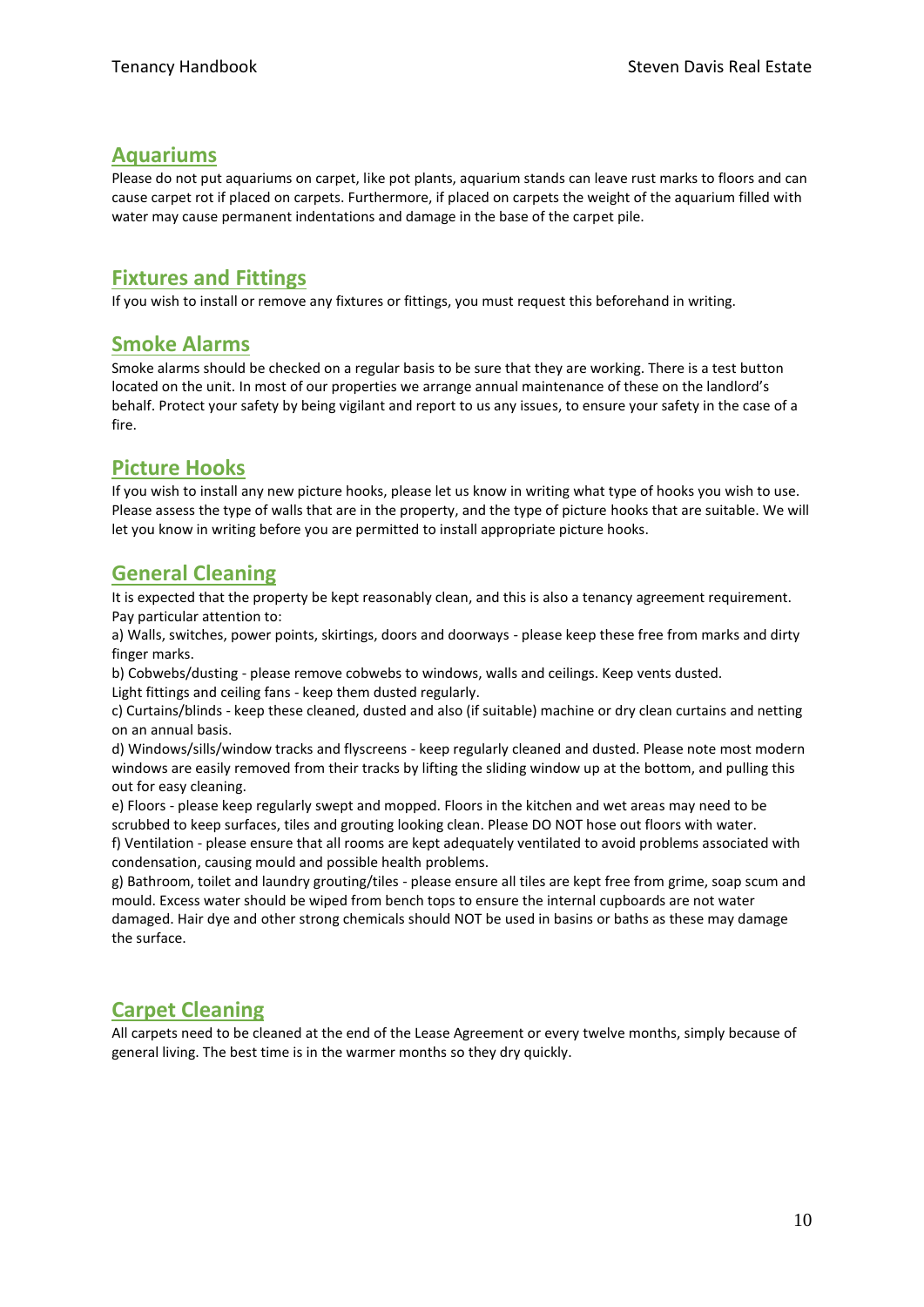# **In the Kitchen**

#### **Bench Tops**

Please ensure chopping boards are used on bench tops, so that bench tops are preserved from unnecessary cut marks and associated damage.

Protect bench top surfaces from burns by using protective tile or cork mats or a trivet for hot pans, pots or deep fryers.

Burn marks on bench tops may result in you being charged the cost of the bench top replacement. Be on the lookout for joins in the bench-top that have gaps, and the surface laminate has started to bulge or lift at a join. Please let us know if this is starting to occur as this may indicate moisture has seeped into a join, and is swelling the chipboard wood underneath.

#### **Water**

Please wipe up all water from bench tops, as excess water may spill down into the cupboard below and cause damage to the edging, hinges or the shelving. Replacement due to water damage other than a burst pipe will be a tenant expense.

#### **Oven and Stove Tops**

Please ensure that stove tops, grillers and ovens are kept free of burnt on food. Food, crumbs and spills when left long enough become burnt on, blackened and carbonised, making them very difficult to remove. If you clean immediately after cooking it will be easier to clean. Please clean under the control knobs.

Please use care when using scourers as these may scratch and damage enamel surfaces.

DO NOT use scourers on stainless steel stove or splash-backs.

When cleaning stoves/ovens, please use a spray-on oven cleaner and be sure to read and follow the product instructions carefully, as even though these types of products are very effective, they tend to contain harmful caustic fumes and require rubber gloves to be worn at all times when using the product.

Please also check that the product is suitable to the type of surface you are applying this to, as some surfaces like stainless steel may become permanently marred/stained using an oven cleaner.

#### **Exhaust Fans/Vents and Range hoods**

Please ensure any vents and range hood filters are kept clean. Ensure the exhaust fan cover is clean and kept free of grime build up. From time to time these should be taken down and removed to be soaked in hot soapy water, and then scrubbed clean. Please use extreme caution when removing these. If you believe this is unsafe (i.e. a high exhaust fan), then let us know so we can arrange to have these cleaned.

# **Bathroom, Toilet and Laundry**

#### **Water**

Please wipe up all water from bench tops, as excess water may spill down into the cupboard below and cause damage to the edging, hinges or the shelving. Replacement due to water damage other than a burst pipe will be at the tenant's expense**.** 

#### **Shower Screens**

If you notice cracking to glass in shower screens or shower doors please report this to us immediately. Wired shower screen glass can crack under thermal expansion (consistent hot and cold temperatures) where as toughened glass usually only cracks if impacted (hit by something). If the shower screen is cracked due to impact damage, this will in most cases need to be paid by the tenant.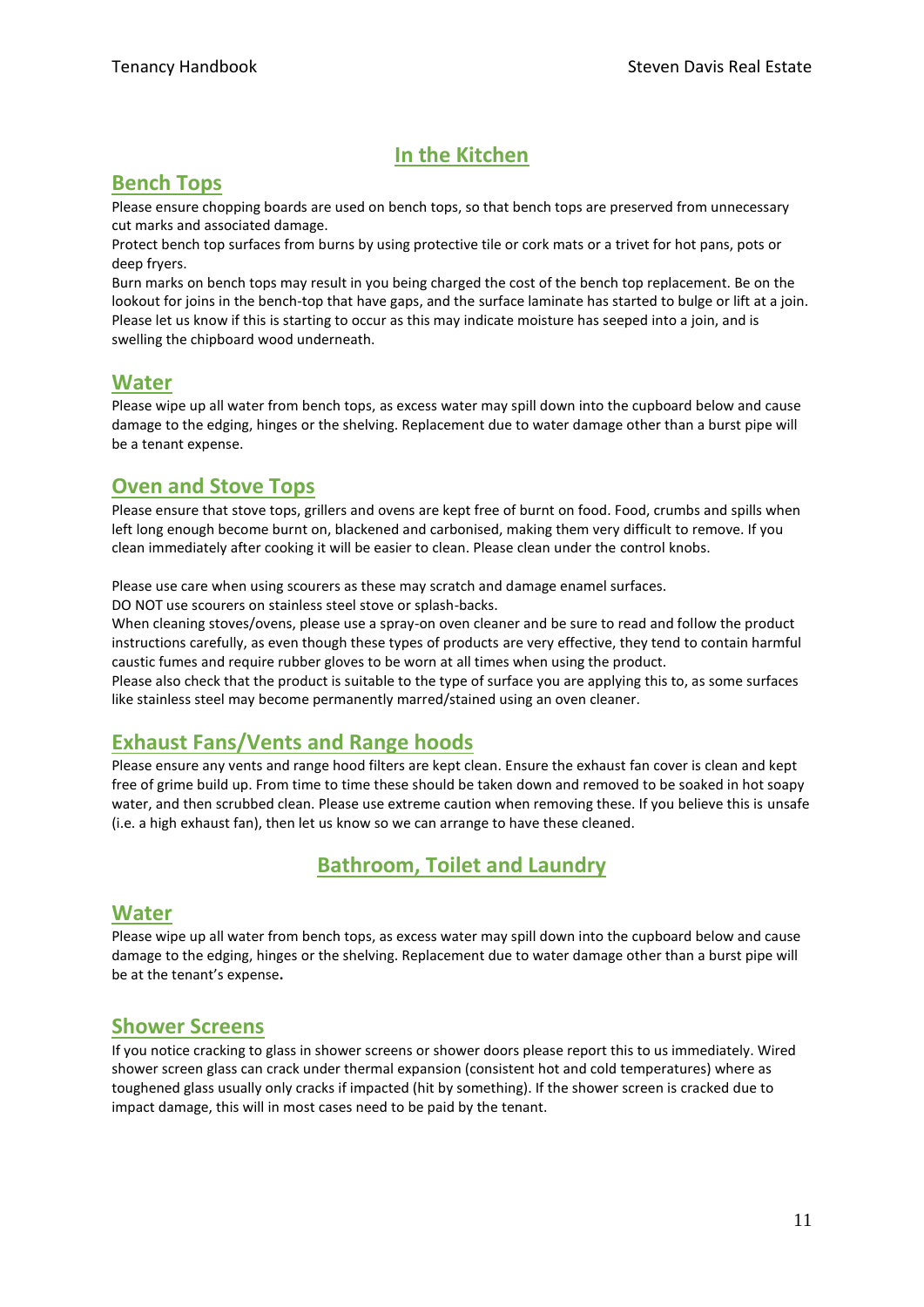#### **Blocked sinks/drains**

Should a sink or basin become blocked, first put bi carb soda then add white vinegar after 30 minutes. If the sink or basin is still blocked after treatment, please let us know so we can arrange for a plumber to attend to the problem.

#### **Foreign objects down drains**

Please take care not to allow children to place toys or other items down drains. Please also clear hair from grates and sinks as build-up of hair can quickly block the drain. If your property has a septic tank system, please do not flush foreign objects like sanitary products down the toilet and avoid use of chemicals as this interferes with the natural bacterial process to breakdown material in the system. If a plumber is employed by us to clear pipes, drains, basins or sinks and it is determined that the blockage was caused by something considered foreign, this expense will be billed to the tenant for payment. DO NOT PLACE CIGARETTE BUTTS IN DRAINS

#### **Damage to benchtops or basin**

Use of hair dyes, chemicals or hair straightening irons may damage the bench-top or basin and replacement for this type of damage is at the tenant's expense.

#### **Water Damage to Walls**

Should you notice water damage to a wall adjacent to a shower recess, bathroom basin etc. please let us know immediately.

This can be identified by bubbling or peeling paint, or even water or mould marks to the flooring/carpet. This usually identifies either loose tiles or a broken/leaking pipe in the wall, and will need attending to immediately to prevent further damage from occurring.

#### **Taps leaking**

Please report any taps leaking either from the tap base, head or handles or under the sink. This includes washing machine taps. Sometimes washing machine taps will leak only when connected to automatic washing machine hoses as the tap water pressure exposes leakage in the taps.

# **Toilets leaking**

Water trickling or leaking into the bowl from the cistern usually indicates a worn cistern washer and needs to be fixed by a plumber. Water left to trickle into the bowl continuously may inflate your water bill and therefore needs to be reported to us when noticed. Also leaking may occur from the tap behind the toilet.

#### **Hot water system leaks**

Should you notice the hot water service leaking from the valve or from the base of the unit please let us know. The leaking valve is usually fixable by a plumber, however water leaking from the base of a water storage unit usually indicates the unit has rusted through and may need replacement in the near future.

#### **Hot Water Re-Light**

It is the tenant's responsibility to re-light the pilot light, should it blow out. We recommend checking the Hot Water System unit for instructions, if there are no instructions then try googling the Brand/Model to find instructions on how to re-light the pilot light.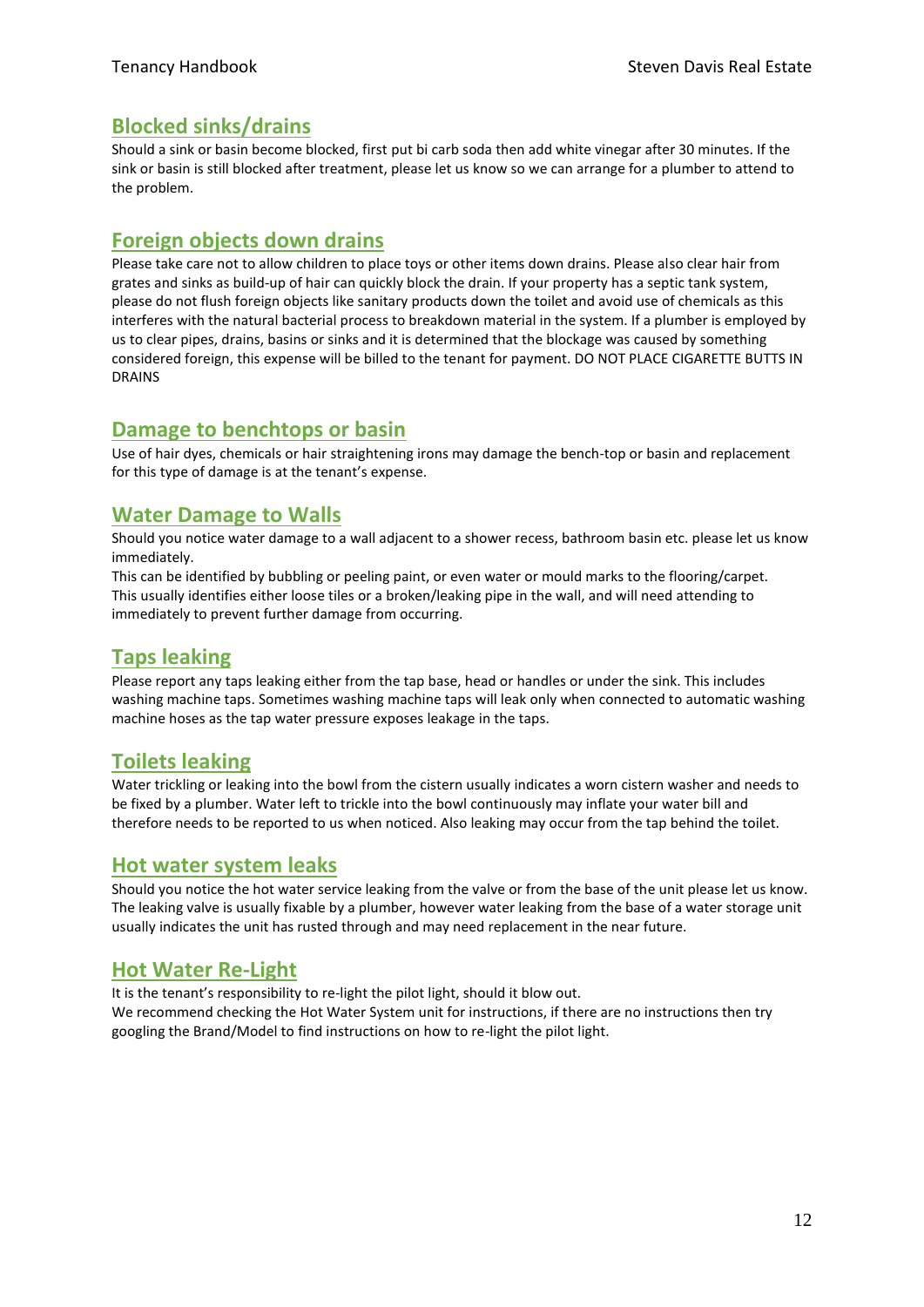# **Taking Care - Outside the Property**

#### **Water Restrictions**

It is important for you to be aware of what water restrictions are in place for the region. For up to date water restriction information please log onto the Water Corporation Website

#### **Watering Your Garden and Water Restrictions**

Watering your lawns and gardens must be done within watering restrictions; however we insist that watering is conducted to the maximum allowed by the restrictions in place. What we do not want is watering not done at all because of a wrong belief that a total watering ban is in place. Watering is still required unless the current water restriction has banned all forms of watering.

#### **Watering Systems**

Please ensure that all watering systems are working properly, and are checked regularly throughout the tenancy to ensure they continue to work effectively. Watering systems can only be used should current water restrictions allow. Please report any faulty or broken reticulation immediately. DO NOT PARK VEHICLES ON THE LAWN AS THIS CAN DAMAGE SPRINKLERS.

#### **Weeding and Shrub Trimming**

Weeding of gardens beds, inside lawns, paths, paving and other outside areas are the responsibility of the tenant as are the of bushes and shrubs in and around the garden. Trimming of large trees and large palms and cleaning gutters is a landlord responsibility.

#### **Lawn Maintenance**

Please ensure that lawns are regularly mowed and edged, keeping them neat and tidy. Should you wish to have someone regularly mow your lawn, let us know and we would be happy to recommend a service to you. This is at the tenant's expense.

#### **Supplied Hoses/Fittings**

Supplied hoses, fittings and accessories must be kept in good condition and please ensure that everything is returned and in place upon vacating of the property, free of any damage.

#### **Rubbish**

Please ensure any rubbish is regularly removed from the property. This includes car parts, tyres, batteries, unwanted furniture and garden waste. Formal household rubbish and waste must only be placed inside rubbish containers (i.e. wheelie bins) and removed weekly from the property, or otherwise as required. This cannot be allowed to accumulate.

Please log onto your local council's website for details of bin collection as well as green waste and hard waste collections for your area.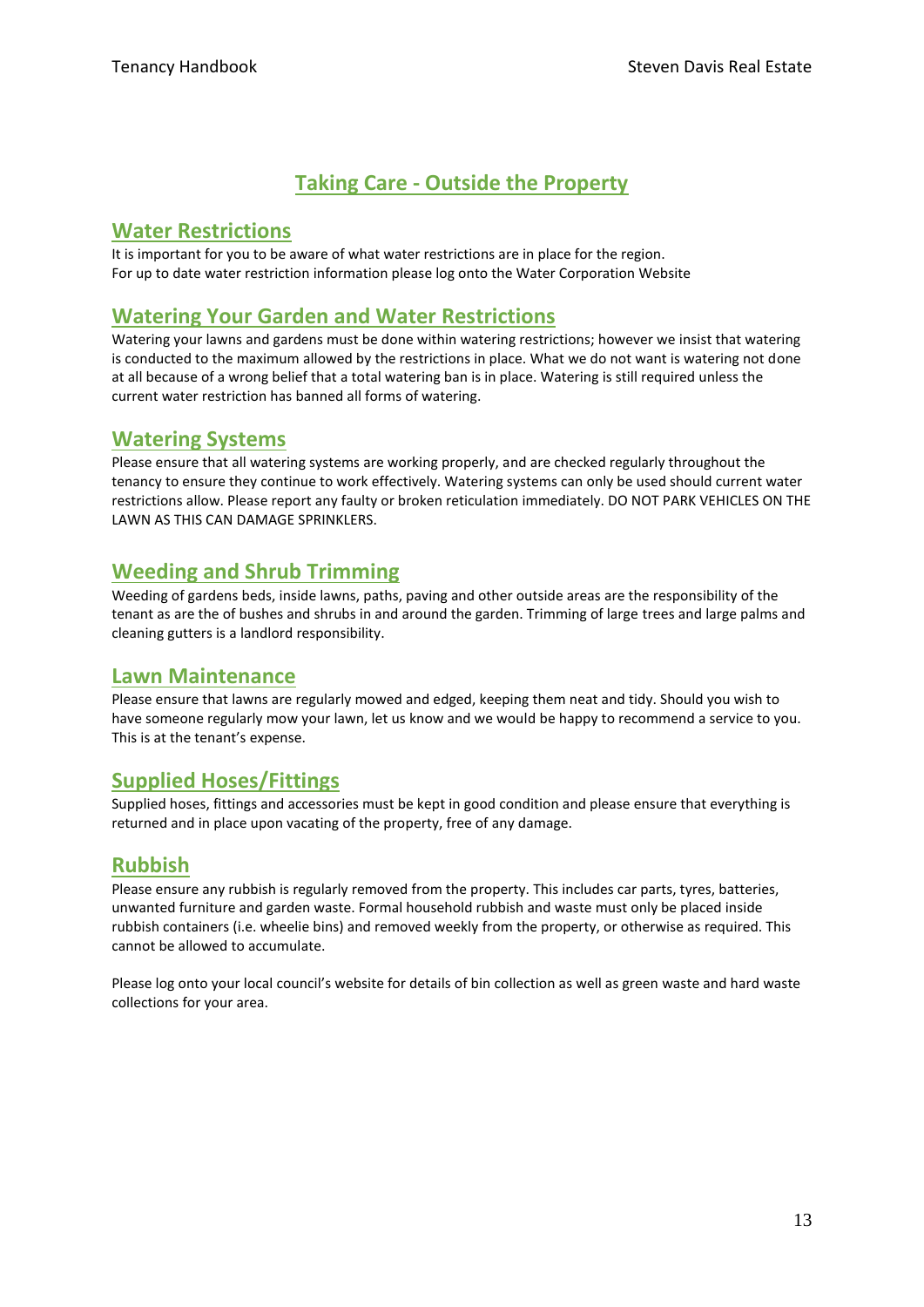#### **Oil Stains**

Any cars parked on driveways, under carports and garages must have a drip tray placed underneath. Only if the vehicle does not drip any oil at all is a drip tray not required. Please also note that any visitor's cars must be parked off the premises if they drip oil. Should oil stains occur at anytime, this must be cleaned up immediately to prevent oil seeping in and permanently staining. Please note any permanent staining will result in compensation being charged to the tenant.

# **Parking on Lawns/Gardens**

It is important that at no time can cars or any type of vehicle be parked on any lawns, gardens or any area not created for, or designated as a vehicle parking area. Damage to lawns, landscaping and reticulation can be costly. Engine oil stains to gardens and lawns will also create permanent damage to the soil area, being costly to rectify. Any damage of this type will be charged to tenants in full.

# **Swimming Pools and Outdoor Spas**

If the property you are renting has a swimming pool and spa please pay attention to the following. **Pool/Spa Cleaning Pool/spa cleaning and maintenance, unless it is agreed that the landlord will be supplying a regular cleaning and maintenance service as per your tenancy agreement, this will be a tenant responsibility.**

Please note that if regular cleaning does not occur by the tenant, high costs can be incurred to bring it back to its original clean state. If this occurs, this will be at tenant cost. It is also a tenant responsibility to ensure that the pool/spa is kept topped up with water, and must not empty the pool/spa without written approval from us. A pool handbook/video will be supplied to you at the commencement of the tenancy to ensure you are familiar with the pool cleaning equipment and chemicals required.

# **Supply of Pool Chemicals**

Supplying of pool treatment chemicals will be a tenant responsibility, at tenant cost.

#### **Pool/Spa covers, accessories and equipment**

It is the responsibility of the tenant to maintain and keep in good condition any accessories, cleaning and maintenance equipment. Pool cleaning/equipment must be kept out of the sun and stored responsibly. Supplied pool/spa covers must be neatly rolled or folded up and stored away out of the weather when not in use to preserve its lifespan and usefulness.

# **Pool/Spa Fences and Gates**

We must be notified immediately if fences and gates are not functioning correctly, and the gate fails to selfclose promptly when opened. State pool/spa regulations must be kept at all times.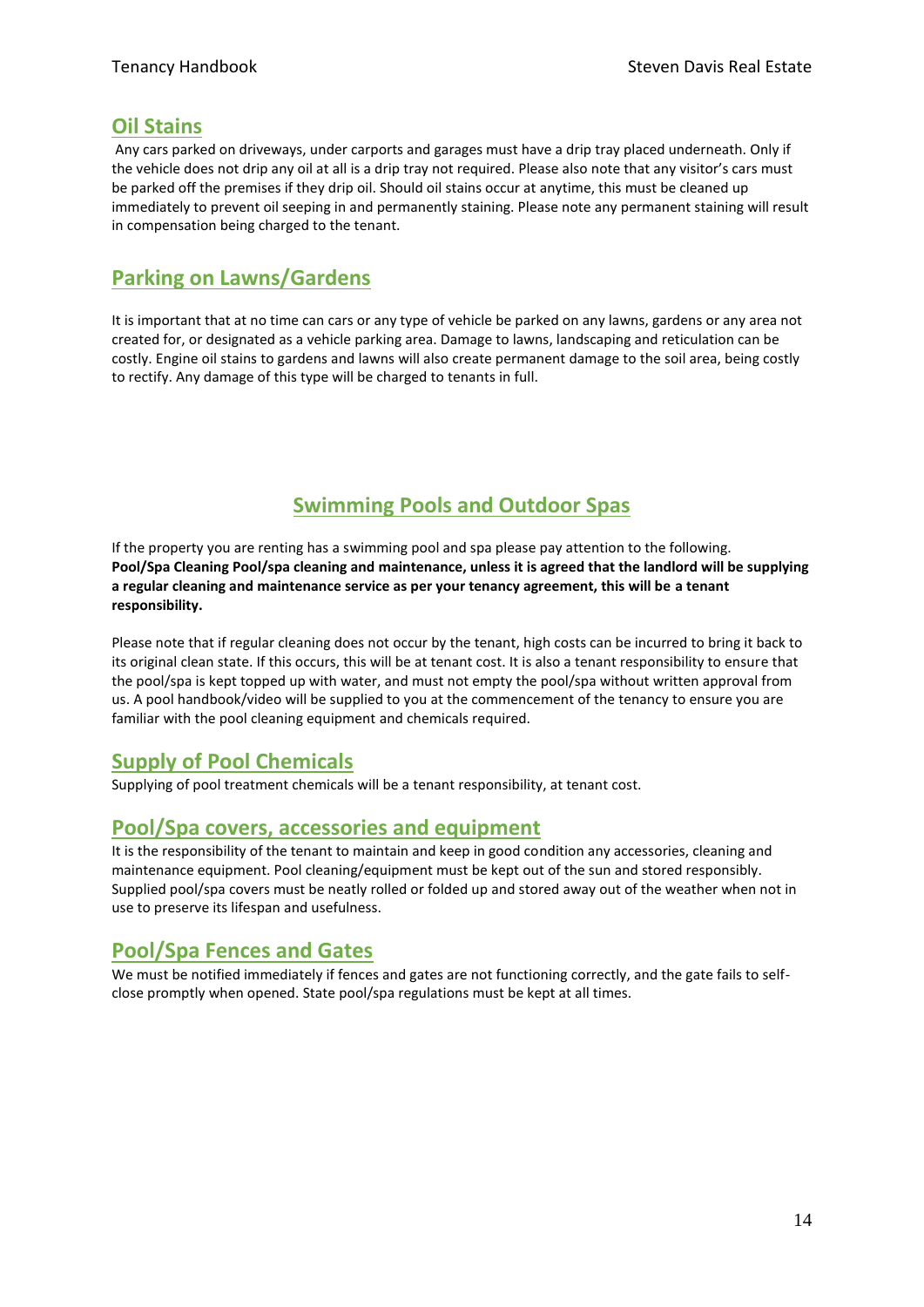# **Bond and Changing Tenants**

Should permission be granted for tenants to change/transfer during a tenancy agreement, then the outgoing tenant must liaise and arrange with the incoming tenant to be paid their share of the bond lodged. Please ensure that you then liaise with us for any transfer of names required on the original bond. All bond forms will be required to be signed and lodged with the Bond Administrator.

# **Sub-Letting**

Subletting is not permitted. This includes assigning the tenancy over to a third party, or allowing other occupants to move in without written permission. Permission for additional occupants involves a formal application being completed and submitted by the prospective tenant/occupant before approval by the landlord

# **Pets at the Property**

Should the landlord have granted permission to keep pets as per your tenancy agreement, the following conditions apply for the duration of this tenancy, and any renewal or extension:

a) Yard Kept Clean - keep the yard clean and free from animal faeces.

b) Rubbish Kept Cleared - clean up any rubbish/items scattered by the pet.

c) Flea infestation - in the event of any fleas or flea eggs being present as a result of the animal, you will need to arrange for flea fumigation once the pet has been removed from the property and prior to returning the keys. This is at tenant cost. Please provide a receipt to the agent.

d) No Pets Inside - pets are not allowed inside the residence at any time unless permission has been granted by the owner.

e) Damage Rectification - repair any damage to the premises caused by the animal, and will protect and immediately rectify any damage caused to garden irrigation systems and fittings.

f) Garden Damage - replace plants or vegetation damaged or destroyed by the pet directly, or indirectly (ie. plants died because a garden irrigation system was damaged by the pet).

g) Additional Pets - other than any pet listed above and approved by the owner, not keep any other animals of any kind on the rental premises, (even on a short-term or temporary basis), including dogs, cats, birds, fish, reptiles, or any other animals.

h) Disturbance and Noise - the pet shall not cause any sort of nuisance or disturbance to neighbours. Noise, day or night, must not disturb others. You must do whatever is necessary to keep the pet from making noise that would annoy others, and will take steps to immediately rectify complaints made by neighbours or other tenants.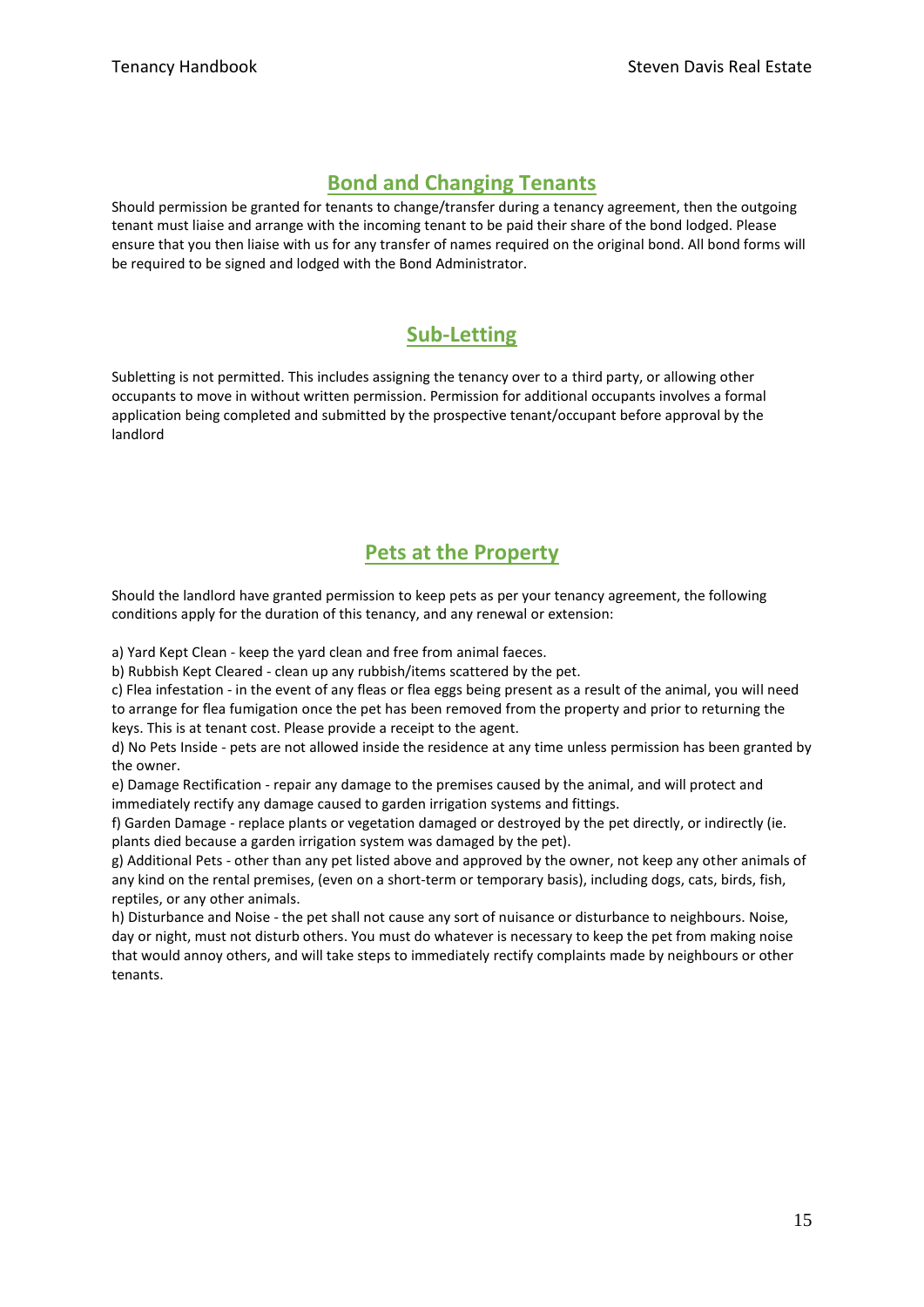# **Strata Titles/Body Corporate**

If you are renting a strata-titled/body corporate property, including a unit, apartment, townhouse or duplex, there are some extra things that you need to be aware of. These include the by-laws of the complex and areas of common property or exclusive use.

#### **Common Property**

Within the strata/body corporate complex there will be areas assigned as common property. There are several standard by-laws that relate to common property that we would like to bring to your attention:

Should you wish to transport furniture or park a vehicle for the purpose of carrying/transporting furniture, you will need permission from the strata/body corporate body. In some cases this will not be permitted.

You cannot use any part of the common area to plant/maintain your own garden or vegetable patch. You must not obstruct any person's legitimate and lawful use of the common property.

No child under your control can be permitted to play in common areas, or in areas that could be dangerous to children (around rubbish bin areas etc).

#### **Parking**

Only parking bays assigned to you can be used by you and your visitors. In some cases visitors are not permitted to park on the property. You are unable to use parking bays assigned to other residents.

#### **Noise and disturbance**

Excessive noise and inappropriate/offensive behaviour that causes a nuisance or disturbance to other occupants is not permitted under the by-laws of the complex. All occupants are not permitted to dispose of rubbish, dirt or other material in an area of common property and must also remain properly clothed when on common property.

#### **Taking responsibility for your visitors**

It is your responsibility to ensure that your visitors obey by-laws, including parking and their behaviour within common property areas. This also includes ensuring they do not disrupt other residents with noise when walking to and from the car park.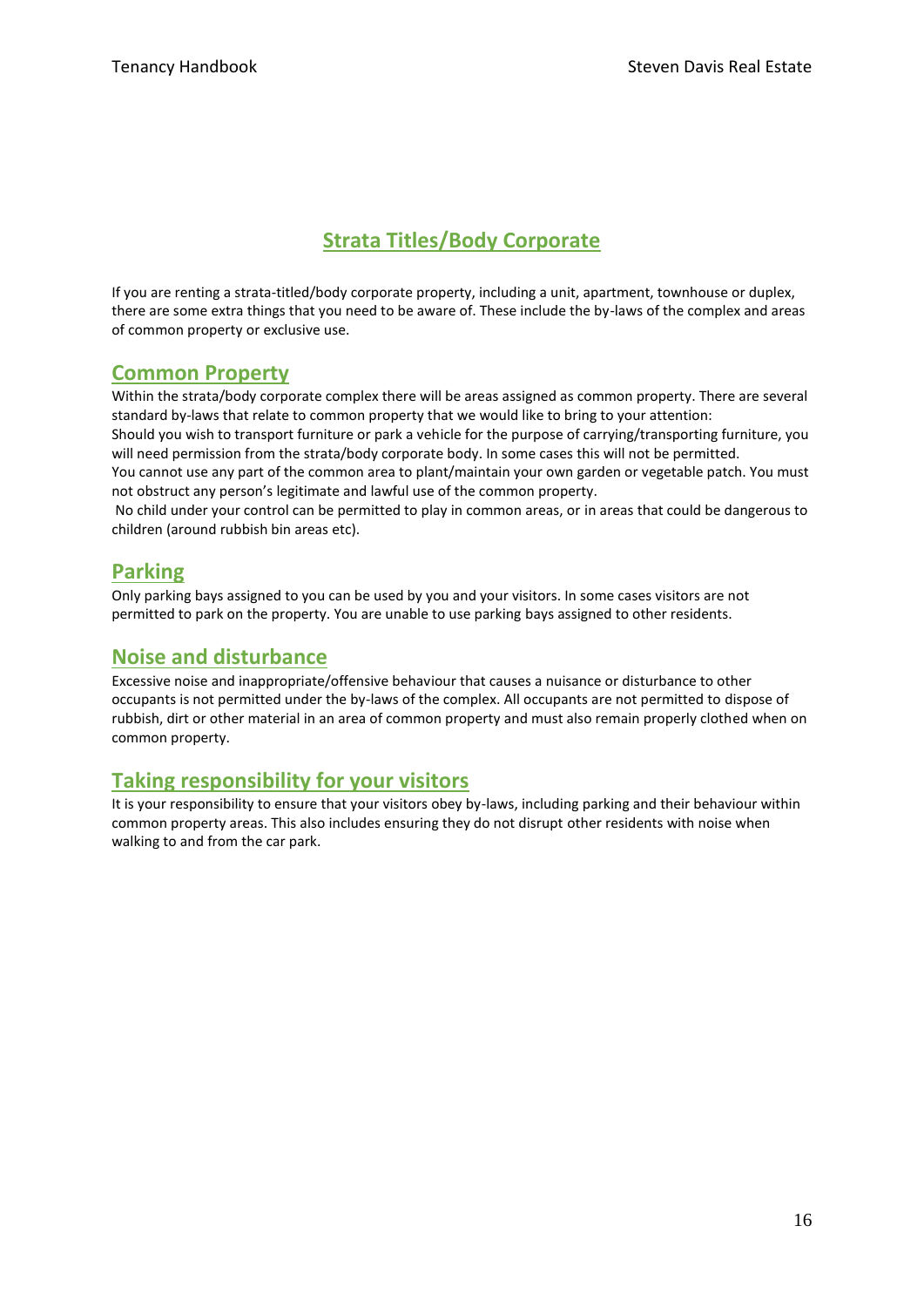# **Vacating the Property**

#### **Notice in Writing**

From 1st July 2013 if a fixed term lease is ending you will need to give 30 days' notice of your intention to vacate, in writing and all tenants on the lease will need to sign this notice.

Tenants on a periodic lease will need to provide 21 days' notice of the intention to vacate in writing and once again all tenants on the lease will need to sign this notice.

# **Breaking a Fixed Term**

**Should you wish to leave during a fixed term lease, you must provide your notice in writing. We are unable to accept your intention verbally**.

In the case of breaking a fixed term lease, the following costs may be incurred:

(a) Rent and outgoings until a tenant approved by the landlord takes possession, or the lease expires (whichever occurs first).

(b) Reletting fees and advertising costs to relet the premises. This is payable pro-rata depending how much of the lease remains when a new tenant is secured.

(c) Should the premises be vacant before a new tenant is secured, you are still responsible for the maintenance and cleanliness of the property until a new tenant takes possession.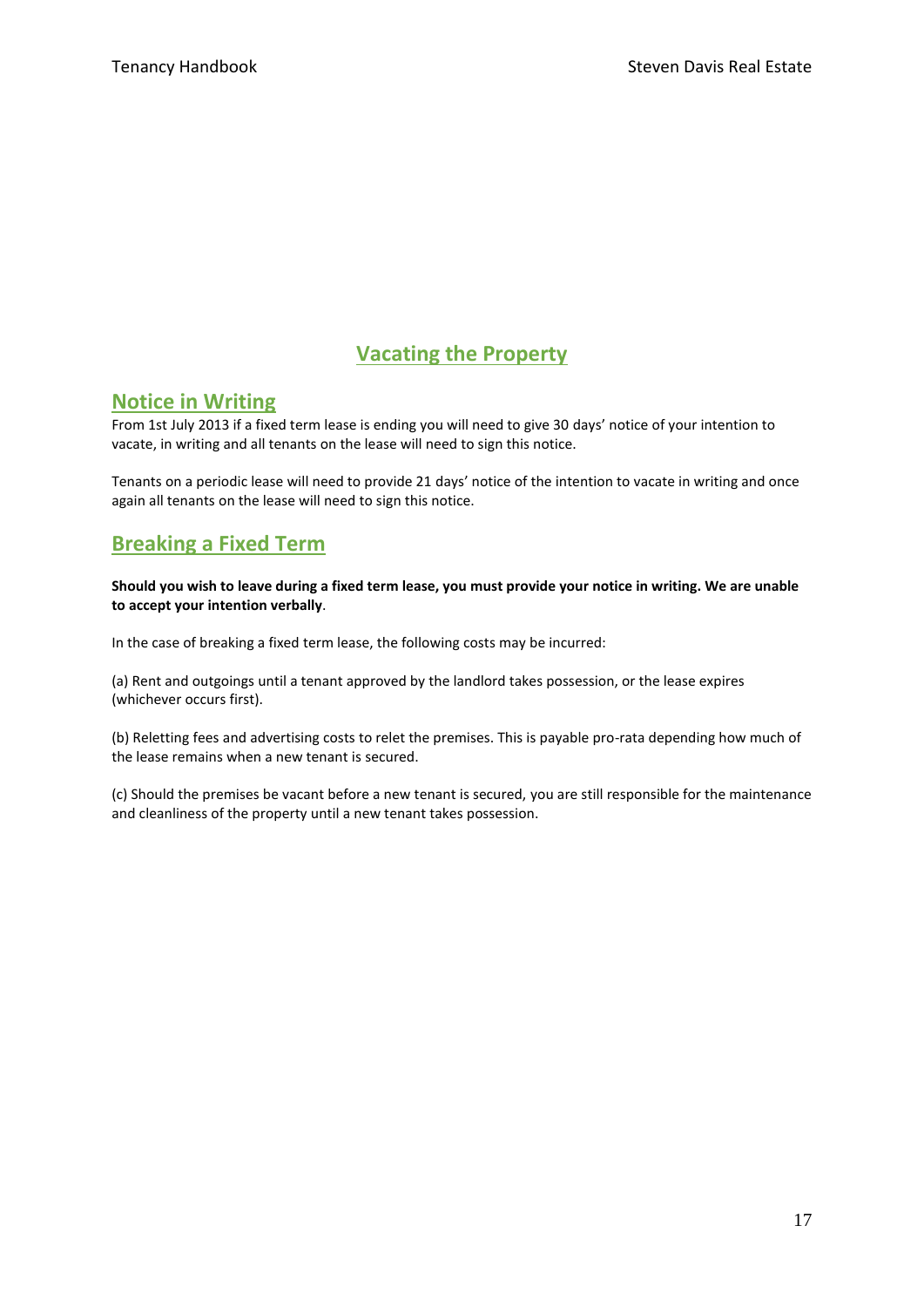# **Getting Your Bond Back Quickly- Criteria**

At the end of your tenancy you will no doubt want your bond refunded quickly after you vacate. For your full bond to be paid quickly, you will need to ensure the following:

a) Rent -any outstanding rent is paid promptly.

b) Property Ready - the property is cleaned, carpets professionally cleaned and grounds returned to their ingoing condition. Please follow the final vacating guide at the end of this handbook. The property must also pass the final inspection conducted by this agency.

c) Outstanding Accounts - please ensure that any monies outstanding like water, any damages, compensation amounts and break lease fees are paid.

d) Keys - ensure that all keys, remote controls etc. have been returned. If keys are NOT returned then locks will be changed at the tenant's expense. If remotes are NOT returned these will be replaced and re-set at the tenant's expense.

#### **Outstanding Rent**

Please note that it is against the tenancy legislation for you to withhold rent at the end of your tenancy with the intention for this to be deducted from the bond. Your rent must be paid in full, leaving your bond intact.

#### **Cleaning**

Please use the 'Getting the Property Ready for Vacating' guide at the end of this booklet.

It is also important to understand that cleaning thoroughness can be hampered by tiredness after moving into another property. We encourage you to employ a cleaner so this process is not compromised. Should the cleaning process not be completed thoroughly, this can result in extra costs associated in rectifying any cleaning issues and will also delay the return of the bond.

# **Carpet Cleaning**

Please ensure the carpets are professionally steam cleaned and provide our office with the receipt.

#### **Window Treatment Cleaning**

Please ensure the window treatments are professionally cleaned and provide our office with the receipt.

#### **The Final Inspection (Bond Inspection)**

Only once the property has been fully vacated, cleaned and grounds made ready with keys returned can we commence our final inspection. It is important to note that if a final inspection time has been made and you are aware that you will not be fully ready for the inspection, please call us as soon as possible to rearrange another time. This inspection will be conducted during our usual business hours: 8.30am – 4.30pm Monday to Friday. You may be present for the bond inspection.

#### **Outstanding Monies/Damages**

It is important to note that if you vacate with outstanding monies and damages, your details will be lodged on a national internet tenancy database. It is important to know your details may still be lodged for 3 years. Therefore, due to the serious nature of these databases and how they can affect your future renting prospects, it is best that all monies owed be paid as soon as possible so no monies are outstanding.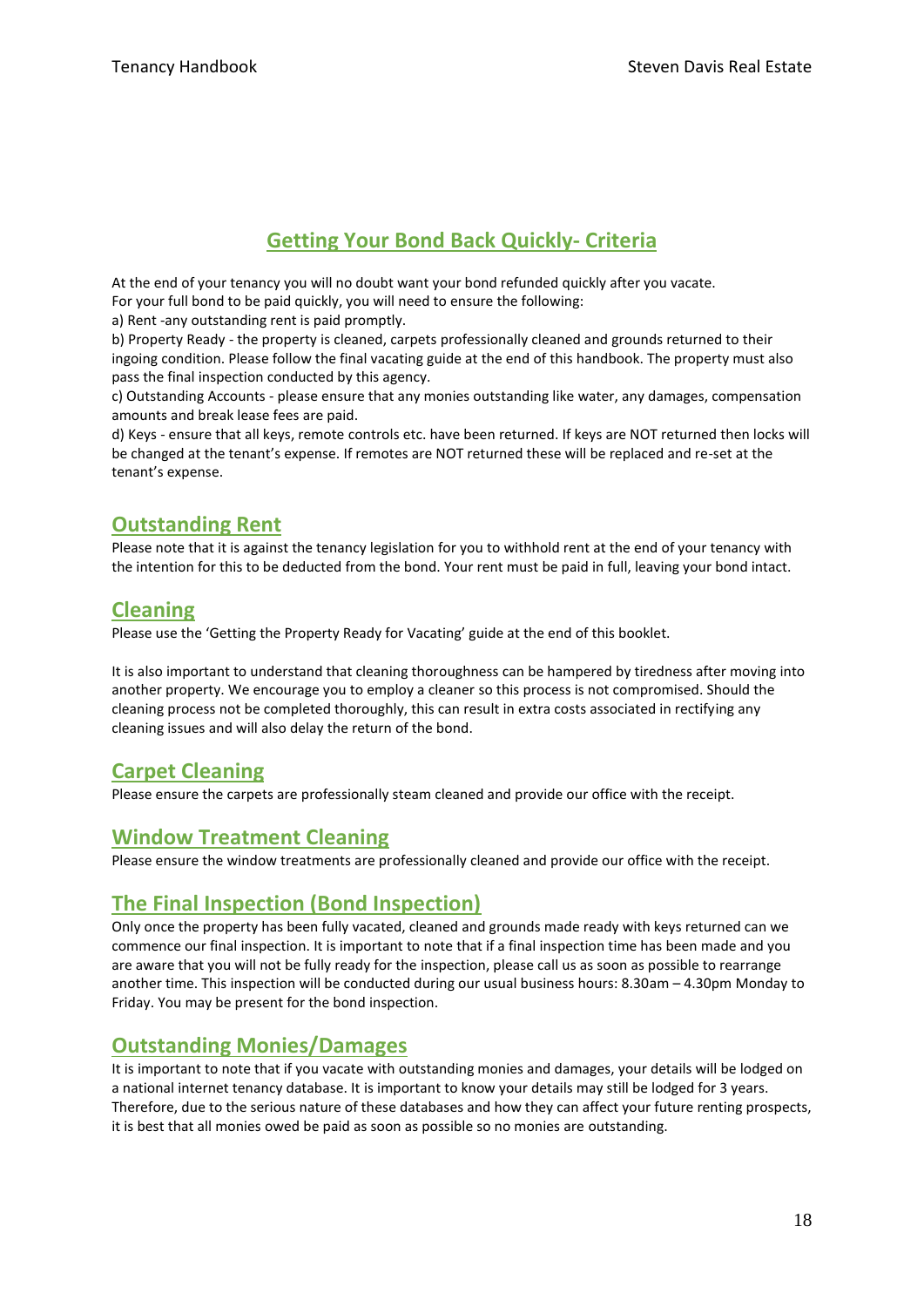# **National Tenancy Database**

The national internet tenancy database is a collection of tenancy information on an internet website lodged by real estate agents, mostly regarding tenant default action like property damage, outstanding monies and eviction. All agents use this database to lodge tenant details. However, when agents are processing application forms, this database is also cross-checked.

We urge all of our tenants to ensure they pay their rent on time, keep the property clean, maintain the grounds and ensure the tenancy is finalised satisfactorily with no monies left owing, to avoid lodgement of their details.

If we lodge your details on a tenancy database we will advise of this in writing. For specific details regarding the database we use, se[e www.ntd.net.au](http://www.ntd.net.au/)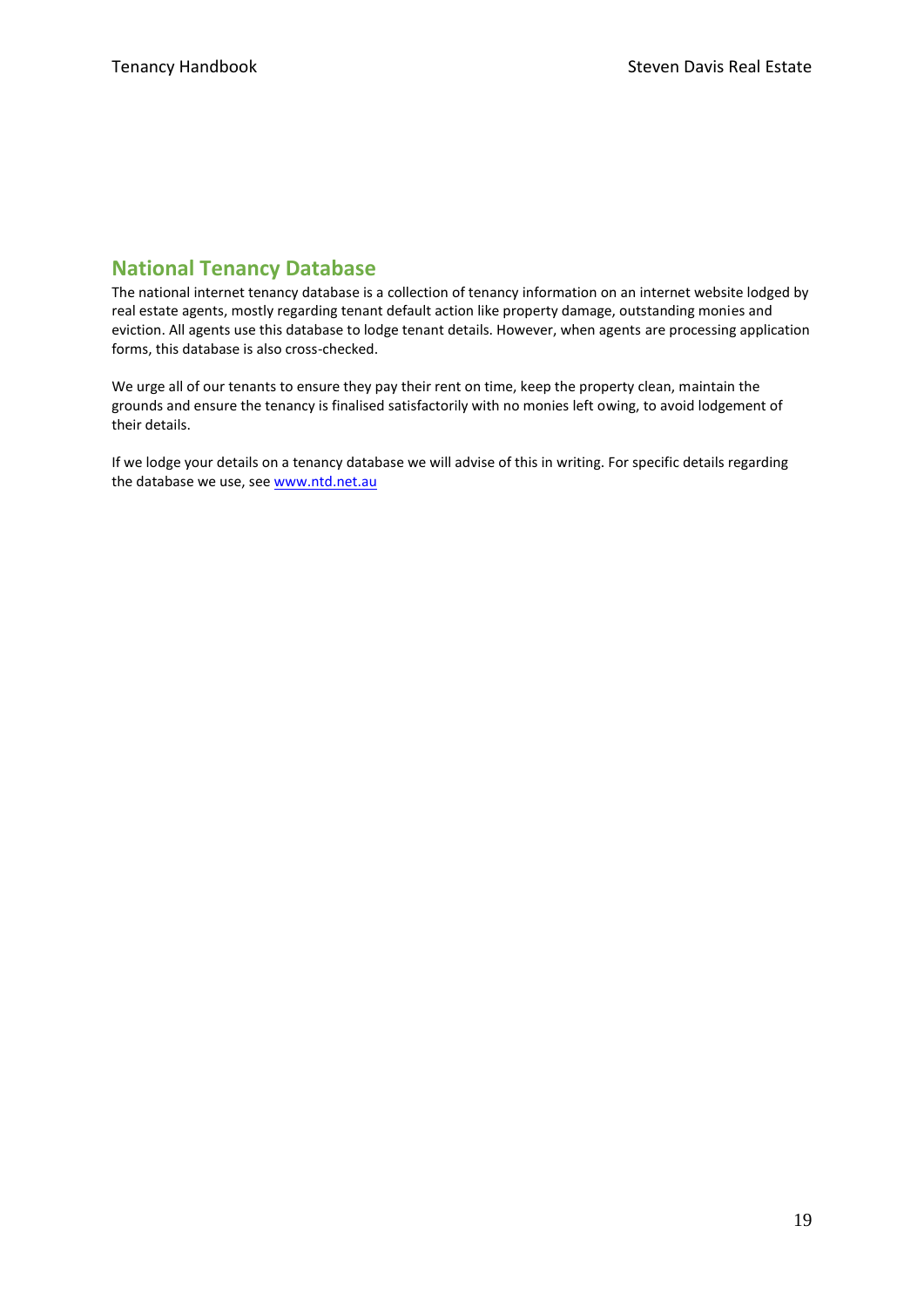# **Getting the Property Ready for Vacating - Checklist**

- o Mail Redirection please ensure that all mail is re-directed to your new address. You can complete a form with Australia Post to assist with this.
- o Utilities electricity, gas, internet, phone, etc. Please ensure all accounts are advised and cancelled accordingly. Appliance manuals - please leave them on the kitchen counter.
- o Keys please ensure you have all keys as handed to you at the start of tenancy. Also hand over any extra keys you have arranged to have cut.

#### **Inside the Property**

- o Walls please clean off any dirty marks, removable scuff marks, finger or food marks etc.
- o Ceilings please remove any cobwebs.
- o Ceiling mould please clean off (particularly in wet areas and sometimes in bedrooms).
- o Light fittings clean off dust and remove any dead insects inside.
- o All light globes must be working.
- o Ceiling fans -wipe fan blades and tops of fittings to remove dust build up.
- o Skirting boards wipe down with a damp cloth.
- o Doorways, doors wipe off finger marks and any other removable marks.
- o Windows clean inside and out. Please note nearly all modern sliding aluminium windows can be lifted and pulled out for easy cleaning. Also sills and runners (wipe out dust build up and any dead insects. A vacuum cleaner and paint brush can really help here).
- o Flyscreens brushed and dusted down. Please be aware, most modern sliding aluminium windows allow for the flyscreens to be taken off from the inside only, once the sliding part of the window has been moved first. Attempting to take them off from the outside may result in damaging them.
- o Screen doors front and back including frames wiped clean and screen wire brushed. Stoves clean stove top, control display, knobs, panels around knobs, any pull out or in-built drip trays, griller racks, trays and any inserts, oven racks, trays and oven bottom, walls and oven roof. A good oven cleaner will clean most ovens - however it is of importance that you read carefully the instructions on the product. Some cleaners can actually hinder oven surfaces (like stainless steel), and also some products have dangerous caustic fumes. Therefore, use with extreme caution!
- o Kitchen range hood clean pull out filters and clean framework.
- $\circ$  Dishwasher run cycle with dishwasher cleaner.
- o Bathroom clean sink, mirror, cabinet, vanity unit and drawers, shower recess, glass screen and screen doors, bath and wall tiles including grout. Please ensure both the sink and bath has a plug available.
- $\circ$  Toilet clean cistern, seat, bowl inside and also outside around the base. Don't forget the skirting tiles around the toilet.
- o Laundry clean both the inside and outside of the trough, and underneath. Please ensure a plug is present.
- o Tiling -make sure all tiling and grouting to the kitchen, toilet, bathroom and laundry areas are clean.
- o Exhaust vents and fan covers are to be clean of any dust and dirt.
- o Air-conditioners front vents and filters cleaned of built up dirt. Modern systems (Wall Type) filters easily pull out and can be brushed down with a hand brush. If there is a ducted reverse cycle airconditioner unit, the air intake filter should be cleaned. This is usually on the ceiling in the passage area.
- o Air-conditioning ceiling duct vents please clean down if dusty or dirty.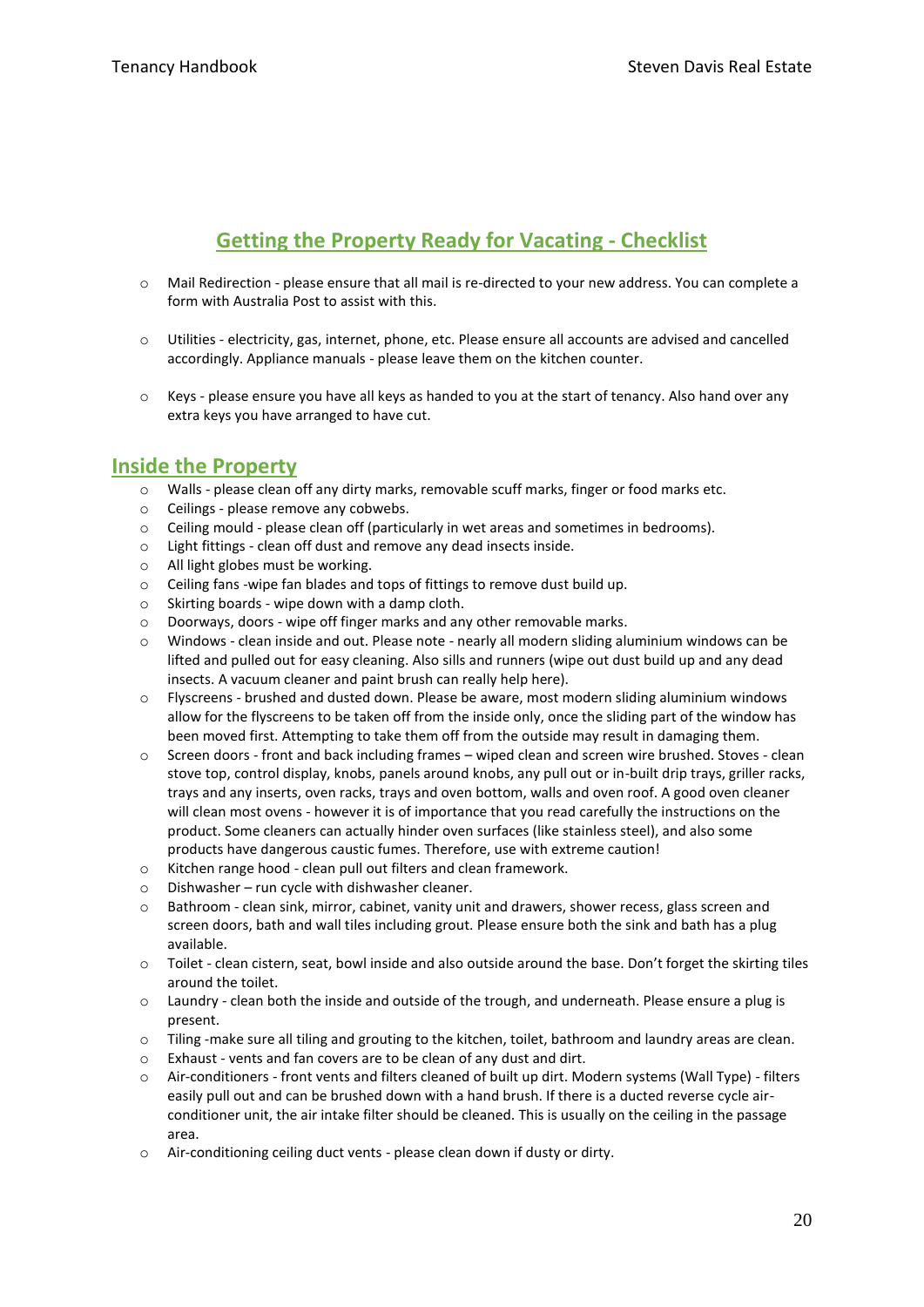- o Cupboards/drawers please clean/wash inside and out. Also, doors and door frames, front and back of doors need to be cleaned.
- o Curtains These need to be professionally cleaned.
- o Blinds These need to be professionally cleaned.
- o Floors floors to be mopped/washed if needed please ensure corners and hard to get areas are also cleaned.
- o Carpets please ensure the carpets are professionally cleaned.

#### **Outside of the Property**

- o Lawns freshly mowed and edged (best done a couple of days before the tenant takes possession).
- o Gardens remove any weeds, any rubbish and built up leaves etc.
- $\circ$  Rubbish remove any rubbish that you have placed at the property. Be sure to check behind sheds, under shrubs and trees. This includes lawn clippings piled and compost left. Sweep paths and paving areas.
- $\circ$  Oil spillage removal check and clean the carport and garage floors, paths and the driveway. If you have used a barbeque, check for any grease spots and spillages etc.
- o Cigarette butts if there are cigarette butts lying around please pick up and remove.
- $\circ$  Garages and tool sheds please remove any items from inside and behind garages and tool sheds that belong to you, including rubbish

# **If you have a pet**

- o Pet droppings please remove from gardens, lawns and any out of the way areas. Please dispose of in the bin – please do not bury them.
- $\circ$  Dog urine remove/clean where your pet may habitually urinate (Base of walls, verandah posts etc.)
- o Dog stains to outside walls.
- o Check where your dog regularly lies down, there might be 'tell tale signs' on walls etc.
- $\circ$  Dog/Cat claw damage check screen doors, flyscreens and curtains. Please replace the screen wire if required.
- o Dog chew damage please ensure watering systems are free of dog chew damage and are repaired accordingly.
- o Pet hair please ensure any visible pet hair inside is removed.
- o Fumigation if your lease stipulates fumigation, please ensure this is arranged.